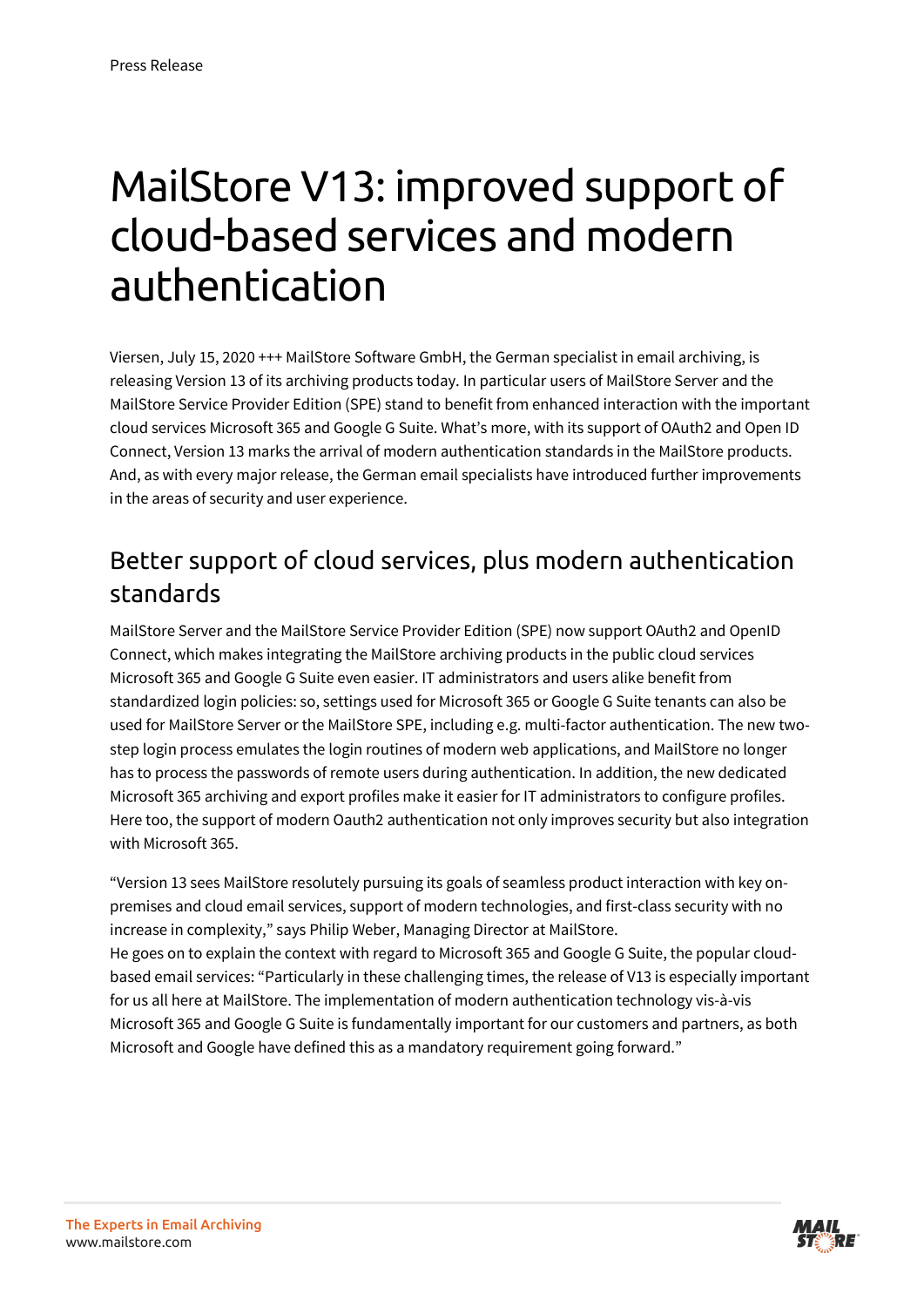### Other improvements for added security and an improved user experience

- In Version 13, the support of unencrypted connections to MailStore Server has been completely removed. So administrators can rest assured that all MailStore installations permit only encrypted connections with the archive.
- Users of MailStore products benefit especially from a marked improvement in the performance of the integrated Web Access, which allows users to access their personal email archives from any device and any platform.
- Both MailStore Server and the MailStore Service Provider Edition (SPE) have been inspected by an independent IT auditor and certified as compliant with IDW PS 880 (audit standard of the German Institute of Auditors) and the personal data processing requirements of the EU's General Data Protection Regulation (GDPR).

(3,303 characters incl. blanks) - End of Press Release -

## About MailStore

MailStore Software GmbH from Viersen near Düsseldorf, Germany, is a subsidiary of OpenText, "The Information Company" (NASDAQ: OTEX) (TSX: OTEX), and is one of the world's leading providers of email archiving solutions. Over 70,000 companies, public authorities and educational institutions in more than 100 countries have placed their trust in the products of the German specialist.

Also, with its Service Provider Edition (SPE), MailStore offers a solution that is tailored to the needs of service providers, who are able to provide their customers with legally compliant email archiving as a managed service.

The product portfolio also includes MailStore Home, a solution that enables individual home users to archive their private emails free of charge. MailStore Home is currently used by more than 1,000,000 users worldwide.